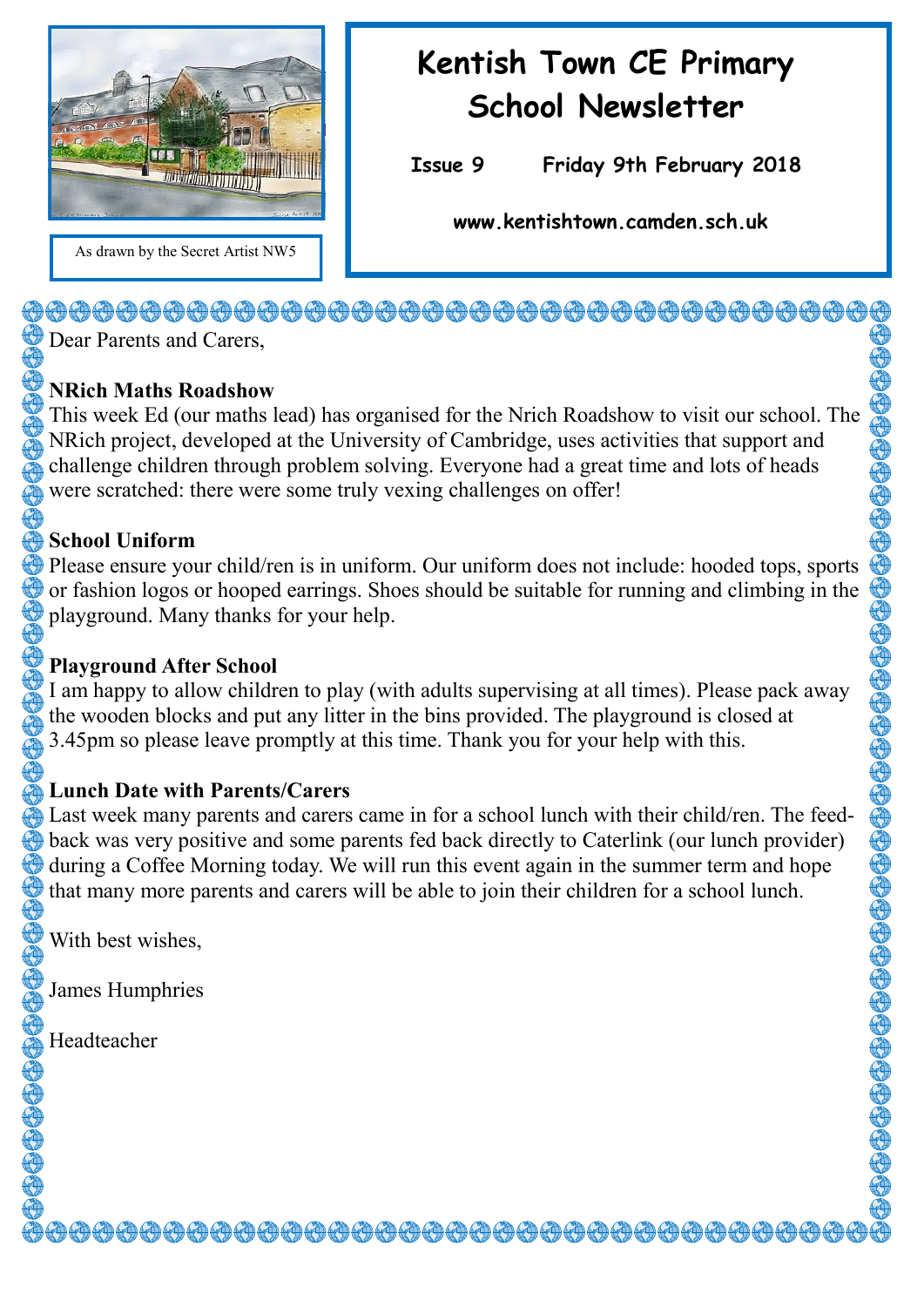| <b>HAPPY BIRTHDAY TO THOSE CHILDREN WHO HAVE A</b><br><b>BIRTHDAY IN FEBRUARY.</b> |  |                         |  |              |               |  |  |                         |  |  |  |  |  |  |
|------------------------------------------------------------------------------------|--|-------------------------|--|--------------|---------------|--|--|-------------------------|--|--|--|--|--|--|
|                                                                                    |  |                         |  |              |               |  |  |                         |  |  |  |  |  |  |
|                                                                                    |  |                         |  |              |               |  |  |                         |  |  |  |  |  |  |
| <b>Ahmed</b>                                                                       |  | <b>Aisha</b>            |  | <b>Diaz</b>  |               |  |  | Mia                     |  |  |  |  |  |  |
| <b>Teo</b>                                                                         |  | <b>Lucas</b><br>Lexi-Jo |  | <b>Ernie</b> | <b>Ashfee</b> |  |  | Queenie<br><b>Jacob</b> |  |  |  |  |  |  |
| <b>Cooper</b><br><b>Peter</b>                                                      |  | <b>Inaaya</b>           |  | <b>Alfie</b> |               |  |  | <b>Adam</b>             |  |  |  |  |  |  |
| <b>Bana</b>                                                                        |  | Fawziyah                |  |              | <b>Sophie</b> |  |  |                         |  |  |  |  |  |  |
|                                                                                    |  |                         |  |              |               |  |  |                         |  |  |  |  |  |  |
|                                                                                    |  |                         |  |              |               |  |  |                         |  |  |  |  |  |  |

**The NW5 Project are a local project who offer After school club and Holiday Playschemes to children L** aged 4-11 years. We offer daily after school pick **up including collections from extra after school activities, we provide a healthy snack on arrival and have lots of play opportunities and spaces available from sports, Arts & Crafts, Cooking and much more. After school, Our opening times are 3.15- 6pm. Concession rates are also available for non working parents or parents on a lower income. Holiday Playscheme opening times are 8am-6pm.**

**E** For more information please contact the project di**rectly on 020 7485 8165 or via email on nw5communityplayproject@hotmail.com.**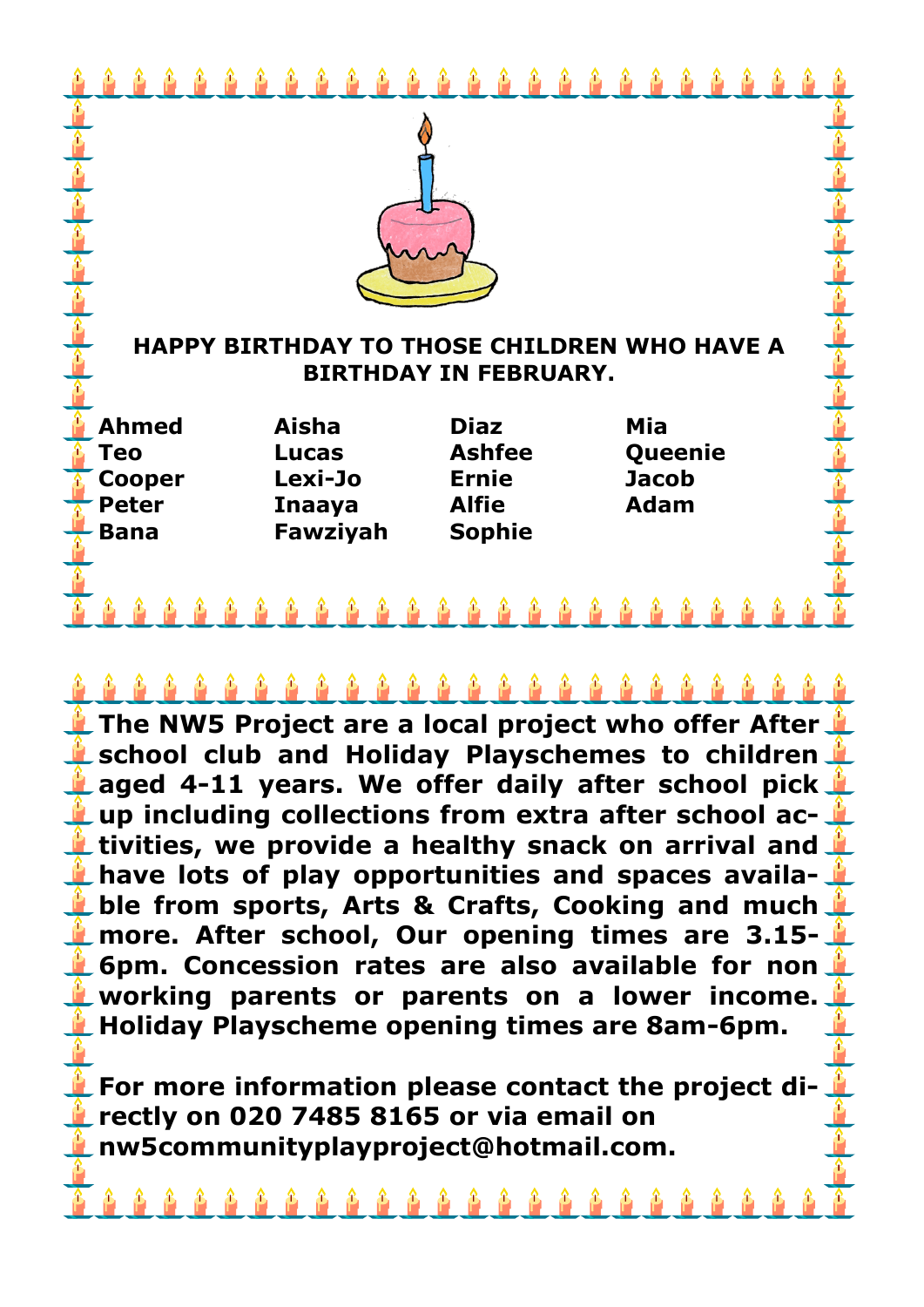#### **Acorn Class**



Acorn Class have been enjoying running their own pancake café.,

cooking the pancakes and selling them to our friends. We have also been enjoying the story Mr. Wolfs pancakes, building houses for the characters and acting out the story.

# **Willow Class**

This week, Willow Class have been writing their own stories about a giraffe based on Zeraffa Giraffa and they have continued learning about subtraction. We have been thinking about how to stay safe online and

using SID to remind us how to search for information



and play games safely.

#### **Chestnut Class**

Chestnut Class have been busy learning all about WW2. We have explored what life would have been like for a child growing up during the war. We have written diary entries and leaflets. During maths week, we researched how much it would cost to make a wartime meal. We used this information to buy the cheapest ingredients for cheese and

potato dumplings, which we cooked as a class.



### **Ash Class**

Ash Class have been having lots of fun learning through the Bog Baby story. We have made our own bog babies by following a play dough rec-

ipe, have acted in a Conscience Alley to decide whether Bog Baby should have been kept as a pet and wrote a new adventure for Bog Baby



#### **Sycamore Class**

In Sycamore Class we have been investigating sound: we explored how the pitch changed as we made our rulers longer and shorter while they vibrated on the tables. In P.S.H. E. and C. we have been thinking about democracy and discussing the Representation of the People Act; meanwhile in topic we held a parliamentary debate on the

relative merits of Ancient Athens and Sparta. Surprisingly, Sparta won a decisive victory with convincing arguments put forwards on both sides. In English we are busy writing newspaper reports on the fall of Icarus, interviewing eye-

witnesses from Bruegel's famous painting. We really enjoyed lots of money puzzles in maths week and

.



es; Sycamore Class was also extremely helpful doing extra chores in the classroom and earning Kentish Town

pounds.

#### **Oak Class**

The evil peas came to Oak Class and stole away all our toys! Luckily, we were able to write some great letters to get them back. We've been having lots of fun with our new book Supertato. We've also been stretching our muscles by building dens outside and making prisons for the evil peas using our workbench and tools. We are also starting to think about how to stay safe on-line.

## **Cedar Class**

Cedar Class has been doing some work on The Singing Ringing Tree. We have jumped into the minds of the characters, written dramatic diary entries and love struck letters. We're very excited to share the story with all of you during our assembly! We've also become microbiologists growing

mould and discovering what happens when you don't wash your hands...



#### **Beech Class**

Beech class have enjoyed learning about how to find the areas of different 2D shapes. They have also been studying 'The Lady of Shalott' writing their

own stanzas!